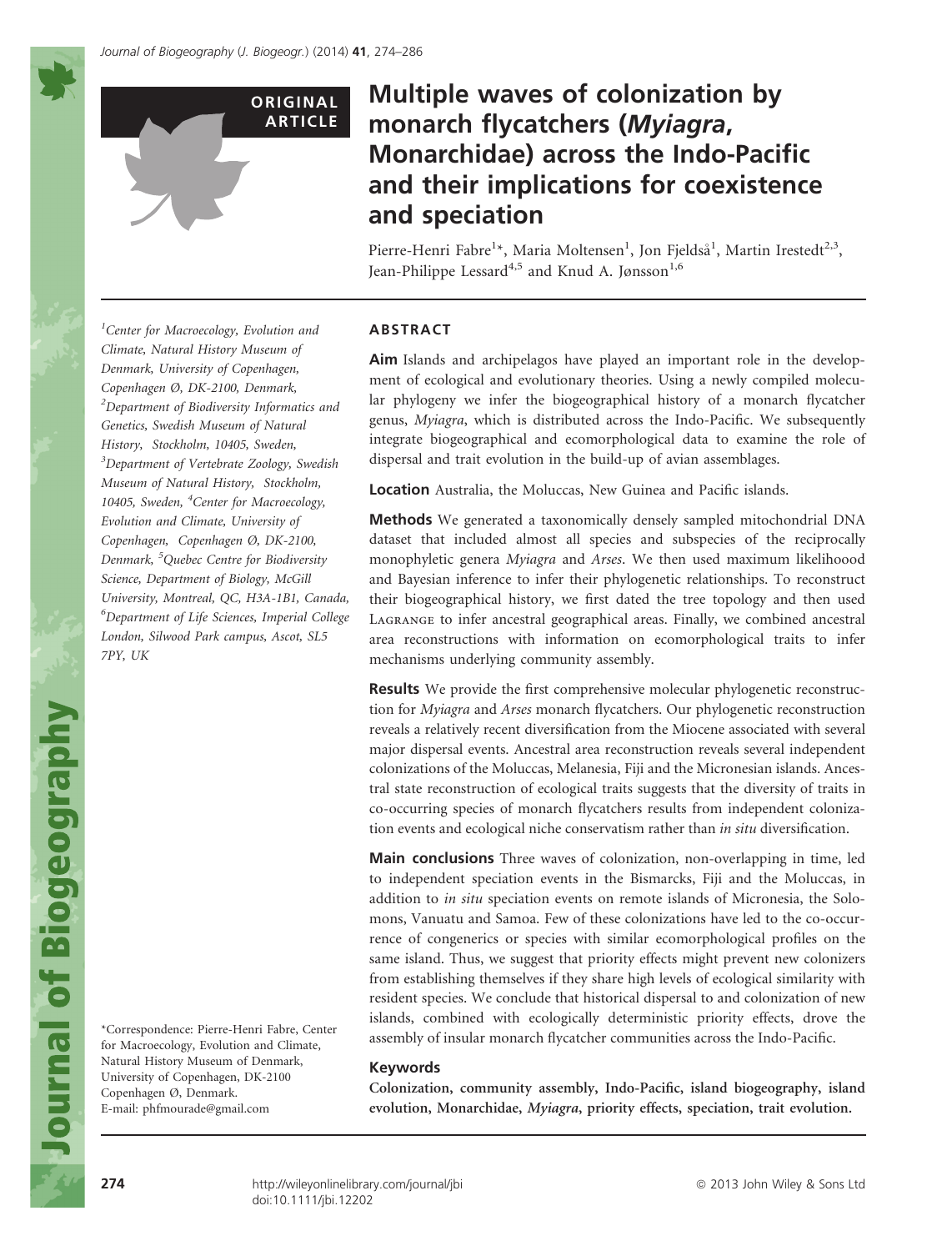# INTRODUCTION

Insular communities have played an important role in the development of ecological and evolutionary theories (Darwin, 1859; MacArthur & Wilson, 1963). In particular, as a result of their colonization abilities and insular diversity, avian assemblages represent a good model group for testing ecological and evolutionary hypotheses (Mayr & Diamond, 2001; Rosindell & Phillimore, 2011). Many groups of birds are highly dispersive, allowing them to colonize the most remote islands and archipelagos (Moyle et al., 2009; Jønsson et al., 2011a). In the Pacific archipelagos, many groups have radiated extensively subsequent to their initial colonization, but the mode of speciation driving these radiations is often unclear. Thus, avian adaptive radiations on Pacific islands have been immortalized through studies of rare cases of radiations such as Darwin finches (Grant & Grant, 2008) and Hawaiian honeycreepers (Pratt, 2005). In general, radiations in island systems are scarce (Ricklefs & Bermingham, 2007), with speciation hypothesized to be largely the consequence of geographical isolation (Mayr, 1942). Non-adaptive radiations (Rundell & Price, 2009) typically occur in highly dispersive supertramp lineages (Cibois et al., 2011).

Several factors may slow down diversification in insular systems. In addition to geographical isolation, competitive exclusion of subsequent colonists by the first resident species (Diamond, 1975) may prevent diversification via a priority effect (e.g. Fukami et al., 2007; aka, preemptive colonization, incumbency effect). This might prevent diversification by limiting range expansion, which is considered to be a highly important part of the speciation process in birds (Pigot et al., 2010). Testing various scenarios of timing of colonization and morphological differenciation is crucial for gaining a deeper understanding of the processes regulating diversification and the assembly of insular communities (Waters, 2011).

The core Corvoidea originated in the Oligocene within an island setting in the proto-Papuan area (Jønsson et al., 2011b). A number of studies of the core corvoid families have revealed complex colonization histories, reflecting their great capacity to disperse and adapt within insular regions. The family Monarchidae provides a good example of this, and has undergone several range expansions, including colonization of remote islands, followed by subsequent backcolonization of Australia (Filardi & Moyle, 2005). Members of the Monarchidae are widely distributed from Africa to Australia and the Pacific. The high species diversity of this family consists of numerous island allospecies as the group expanded across mainland as well as island areas (Filardi & Moyle, 2005; Fabre et al., 2012). In monarchs, examples of range expansions followed by speciation are known from the monarch genus Monarcha (Filardi & Smith, 2005) and from Terpsiphone (Fabre et al., 2012), and examples of remote island colonization are known from the Hawaiian Chasiempsis (VanderWerf et al., 2009) and the eastern Polynesian Pomarea (Cibois et al., 2004). Myiagra is particularly relevant for understanding island colonization and diversification, as species in this genus occupy most forest habitats in the Australasian area, and have colonized several archipelagos around the Australo-Papua regions, as well as remote oceanic islands (Fig. 1). Myiagra flycatchers occupy a variety of forest habitats, ranging from humid forest, montane forest, mangrove and woodland to disturbed lowland forest on both continents and islands (Coates et al., 2006). Most species are sedentary with some seasonal migratory movements (M. inquieta, M. rubecula). They occur sympatrically in Australia, New Guinea (Fig. 1) and some islands (Biak, the Bismarcks, Fiji, the Moluccas). Ten to 14 endemic island species are recognized in the literature based on distribution and plumage characters (Coates et al., 2006), but owing to a lack of molecular data the systematics of some species and subspecies remain unclear and are in need of revision.

Here we aim to resolve the systematic relationships and colonization history among the Myiagra monarch flycatchers by using mitochondrial DNA data and dense taxon sampling. Using a highly resolved molecular phylogeny and ancestral area reconstruction, we infer the colonization history and examine patterns of speciation to address the following questions: (1) How many lineages are present on archipelagos across the Indo-Pacific? (2) How many dispersal events are required to explain diversity patterns in different archipelagos, and in the Australo-Papua area? Using patterns of ecomorphological evolution among Myiagra from remote Indo-Pacific islands we also address the question: (3) what role have historical patterns of colonization played in community assembly?

## MATERIALS AND METHODS

## Taxon sampling

To study phylogenetic relationships among the reciprocally monophyletic genera Arses and Myiagra, samples were obtained from 63 specimens (see Appendix S1 in Supporting Information) representing the 23 extant species in addition to one extinct species (Myiagra freycineti) as classified by Clements (2007). Only 150 bp fragment of the ND2 region was successfully amplified for M. oceanica from Chuuk Island and therefore we did not include it in the final analysis. However, we briefly discuss its systematic relationships. We sampled 31 out of the 48 currently defined subspecies (7/8 Arses and 24/40 Myiagra). To root the trees and assess the monophyly of both genera, samples were also obtained for a number of outgroup taxa including representatives from: (1) the sister clades, the Australasian Monarchidae and the Old World Monarchidae; and (2) five representatives of distantly related core Corvoidea families.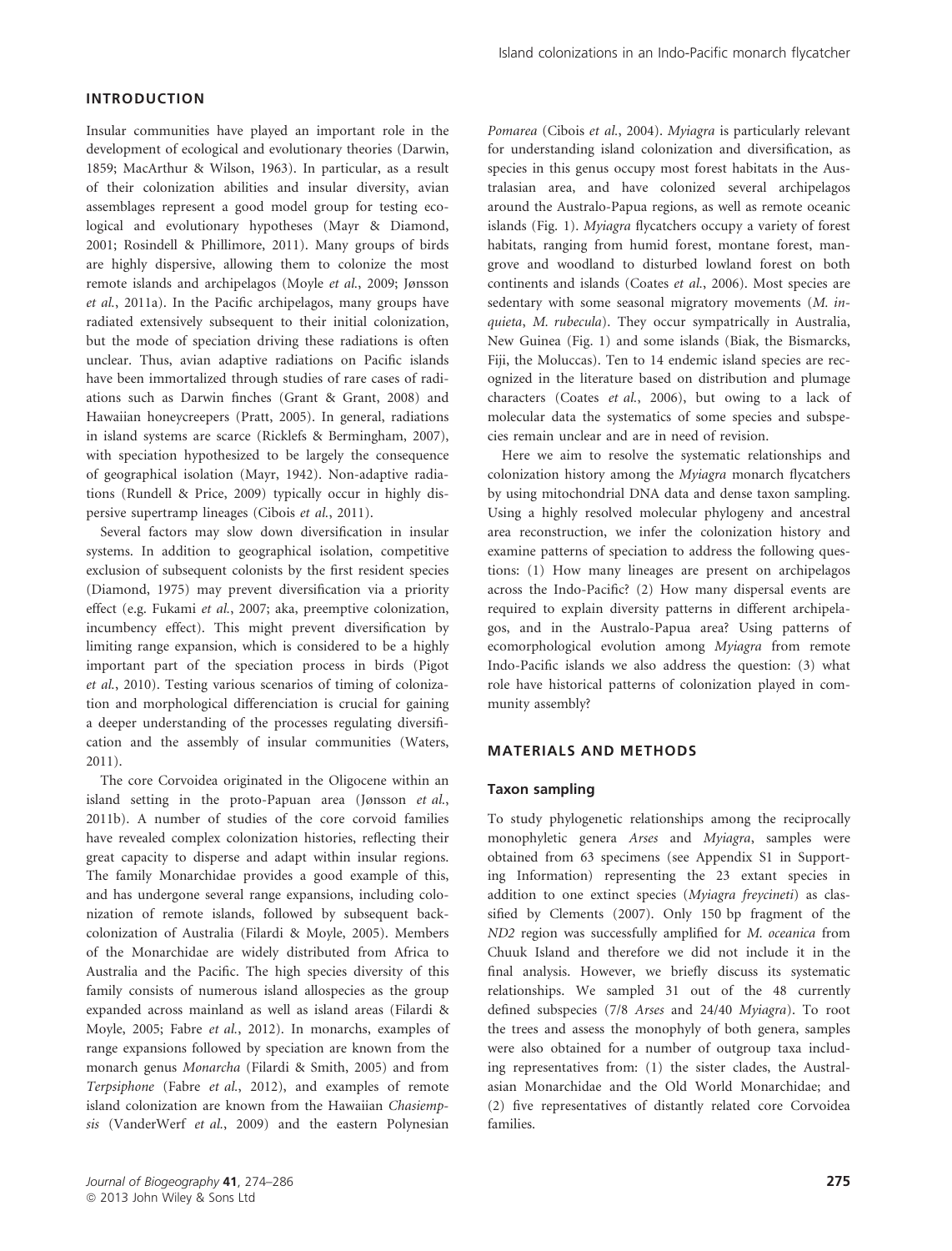

Figure 1 Present variation in species richness of the genus Myiagra. Our Myiagra samples are indicated by the stars on the map. Distribution data were extracted from a comprehensive global distributional database developed at the Centre for Macroecology, Evolution and Climate and validated by many experts (see Rahbek & Graves, 2001). The database provides  $1^\circ \times 1^\circ$  resolution maps (110 km  $\times$  110 km at the equator) of breeding distributions of all birds. Maximum species richness in a grid cell for *Myiagra* (warmest colour) is four species. Data were compiled in the WORLDMAP software (© Paul Williams, The Natural History Museum).

#### DNA amplification, sequences and alignment

Fresh tissue and blood samples as well as foot pad samples from study skins were obtained from several museums (Appendix S1). DNA extraction was carried out using the QIAamp DNA mini kit (Qiagen, Crawley, UK). For extraction amplification and sequencing procedures we followed those described in Irestedt et al. (2006). However, 20 µL of DTT (dithiothreitol) was added in the lysis phase during the extractions to break disulfide bonds in proteins which facilitates the lysis of tissue from old museum specimens. Two mitochondrial genes were amplified and sequenced: NADH dehydrogenase subunit 2 (ND2) and NADH dehydrogenase subunit 3 (ND3). For fresh samples, the primer pair Lmet (Hackett, 1996) and H6312 (Cicero & Johnson, 2001) was used when sequencing ND2, while primer pair L10755 and H11151 (Chesser, 1999) was used for ND3. The study skin samples were amplified in short fragments (around 250 base pairs) to increase the ratio of successful amplifications. We used hot-start PCR with an annealing temperature below the melting temperature of any of the primers for the first cycles. A thermocycling programme for a given primer combination started with an initial denaturation at 95 °C for 5 min, followed by a 40 cycle phase of 95 °C for 40 s, 54–63 °C for 40 s and subsequently 72 °C for 60 s. PCR products were purified from 1% agarose gel using Amicon Ultrafree-DNA columns (Millipore, Billerica, MA, USA) and both strands were sequenced using a Big Dye Terminator cycle sequencing kit. Sequenced strands were run on an ABI 3100 automated sequencer (Applied Biosystems, Crawley, UK).

Previously published ND2 sequences were downloaded from GenBank and added to our dataset (Appendix S1). Sequences were aligned with the MUST package ED editor (Philippe, 1993). From these individual gene alignments, we built one supermatrix with 104 taxa and 1390 sites.

All sequences were checked for the presence of indels and stop codons that may be indicative of pseudogenes. We found no stop codons or indels in the coding gene sequences that would suggest the presence of pseudogenes. We also built alignments for each individual fragment and constructed phylogenetic trees to be able to detect potentially spurious sequences. We did not find any phylogenetic incongruence or spurious branch length patterns among and between individual fragments in our dataset.

# Phylogenetic analyses

Phylogenetic tree topologies were generated for each gene independently and for the concatenated dataset using maximum likelihood (ML) and Bayesian methods of phylogenetic reconstruction. MODELTEST 3.07 (Posada & Crandall, 1998) was used to determine the best fitting model of DNA sequence evolution using the Akaike information criterion (AIC). The GTR+I+Γ model selected was for both ND3 and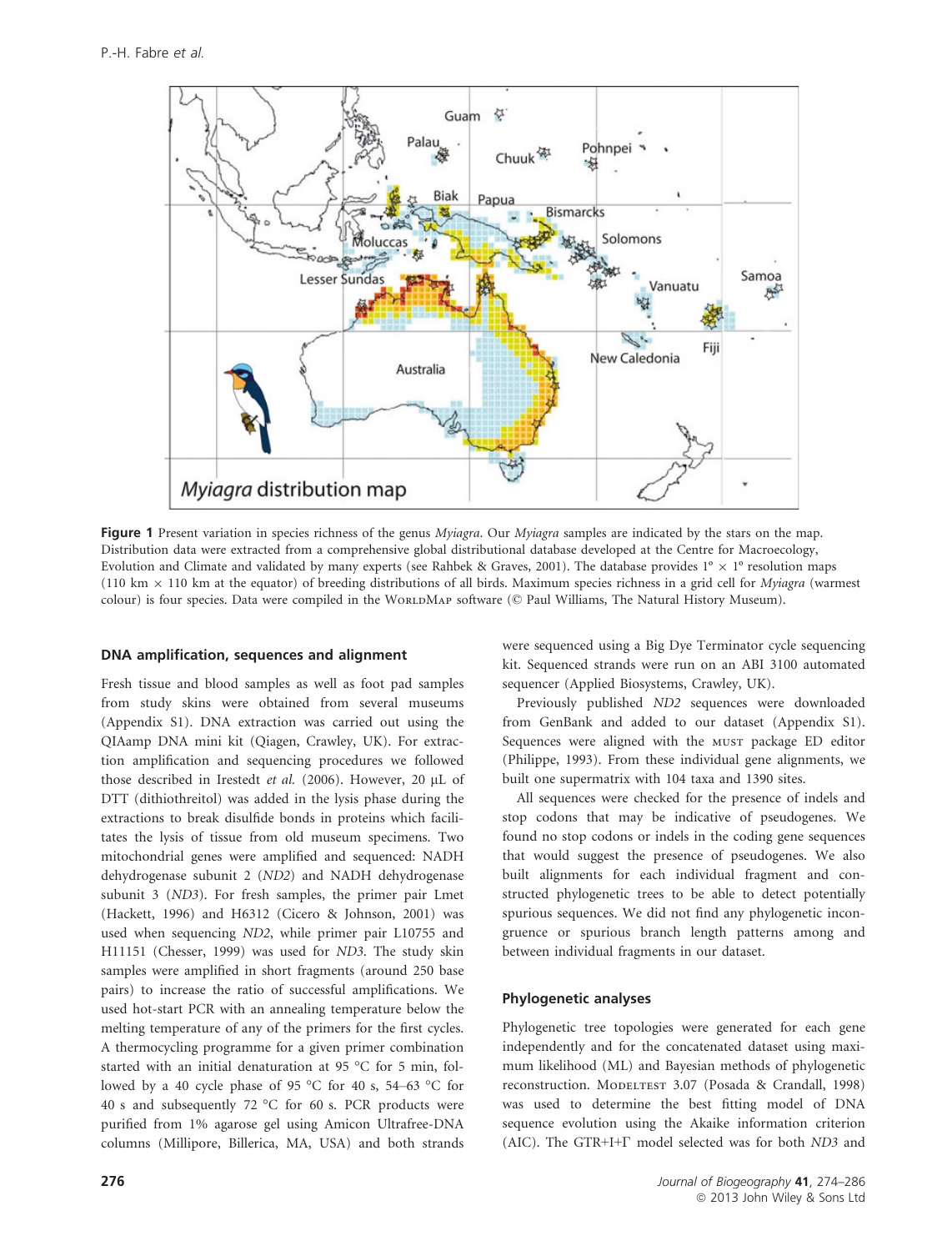ND2 as well as for the concatenated dataset (with codon partition). Maximum likelihood analyses were implemented in RAxML 7.0.4 (Stamatakis, 2006). For all datasets, we used the GTR+MIX option of RAxML, which assumes the faster GTR+CAT model for topological tree searches, and the GTR+Γ model when computing the likelihood value of each topology. The RAxML analyses implemented the default parameters and comprised 10,000 tree pseudoreplicates. Node stability on partitioned supermatrices was estimated using 10,000 nonparametric bootstrap replicates.

Bayesian analyses were performed using MrBayes 3.1.2 (Ronquist & Huelsenbeck, 2003). All parameters except topology were unlinked across partitions and two independent runs (with one cold and three heated chains) were computed simultaneously, with trees sampled every 1000th generation. The MrBayes analysis was run for 50 million generations and in all cases stationarity had been reached by the end. Majority rule consensus trees were subsequently constructed, with a burn-in of 5 million generations.

#### Molecular dating

We used beast 1.7.5 (Drummond & Rambaut, 2007) to estimate divergence times, by applying the best fitting model as estimated by MODELTEST 3.07 to each of the partitions. We implemented the Tajima's relative rate test using the pegas package (Paradis, 2010) in R (R Development Core Team, 2012) to test whether our dataset was clock-like. Because a molecular clock hypothesis could not be rejected, we applied a strict molecular clock to our matrix partitioning both by genes and codons. Because no fossil data are available for this group, we used a rate of sequence divergence of 1.79% and the standard deviation (SD) was based on the value required to produce 5% and 95% quantiles encompassing rates used to calculate the mean. This rate is based on a bird mitogenomes study (Pereira & Baker, 2006). To corroborate our molecular rate approach, we followed VanderWerf et al. (2009), who used the split between Chasiempis sandwichensis from Hawai (Kauai oldest island age c. 5.1 Ma; Carson & Clague, 1995) and its Southeast Pacific monarch relatives (Pomarea clades) as a geological calibration point. To obtain a calibration point based on the split between these species, we applied a normal distribution prior starting at 5.1 Ma (emergence of Kauai Island) and an SD of 0.1 Myr. We assumed a Yule speciation process for the tree prior and used default prior distributions for all other parameters. We ran Markov chain Monte Carlo (MCMC) chains for 250 million generations with a 25% burn-in period and parameters logged every 1000th generation.

#### Biogeographical analyses

We defined six geographical areas for the Lagrange analysis based on bird distribution maps (Rahbek et al., 2012) and geological and biogeographical evidence (Hall, 2002): Australia, New Guinea (including the Bismarcks and the Admirality Islands, which, given their immediate proximity to New Guinea, have been easily colonizable in recent time), Wallacea (the area east of Borneo and Bali and west of New Guinea), Melanesia, Micronesia and Polynesia.

We used Lagrange to reconstruct ancestral geographical areas (Ree et al., 2005). In this analysis, ancestral areas are optimized onto internal nodes enabling maximum likelihood estimation of the ancestral states (range inheritance scenarios) by modelling transitions between discrete states (biogeographical ranges) along phylogenetic branches as a function of time. As no extant subspecies occupies more than two regions, the analysis was carried out by constraining the maximum number of areas encompassed by the ancestral distributions to two using the maxareas option in Lagrange. We also tested the impact of outgroup presence and absence on the result of this analysis.

## Ancestral state estimation and morphological analysis

We obtained data on habitat, foraging and movement from Coates et al. (2006) and Higgins et al. (2006) (Appendix S2). To evaluate plumage evolution we coded seven plumage colour characters defined in previous taxonomic studies supplemented by additional data obtained from study skins at the Natural History Museum of Denmark, University of Copenhagen, Denmark (ZMUC), Museum für Naturkunde in Berlin, Germany (ZMB), University Museum of Zoology of Cambridge, UK (UMZC) and the Swedish Museum of Natural History in Stockholm, Sweden (NRM). The following characters were coded (with plumage characters derived from male specimens): (1) insular or continental distribution; (2) the foraging height of birds as follows: lower, mid and upper levels, all levels, mid+lower and mid+upper levels, as described in Coates et al. (2006). These six categories rely on the proportion of time a species spends foraging in three particular vegetation strata and the percentage of time overlap at each stratum; (3) crown colour (black, rufous, grey, black-and-blue, black-and-rufous, black-and-white); (4) throat colour (black, rufous, grey, white); (5) wing covert colour (black, rufous, blue, grey, black-and-white); (6) tail colour (black, rufous, blue); (7) breast colour (black, rufous, grey, white); (8) vent colour (black, rufous, white), and (9) belly colour (black, rufous and white).

We inferred ancestral state reconstructions at each node within our phylogeny using a maximum likelihood approach as implemented in Mesquite 2.74 (Maddison & Maddison, 2010) with the Mk1 rate model (Lewis, 2001). Polymorphic characters were coded as mixed characters because Mesquite is unable to process polymorphic data. This ancestral reconstruction approach was used to test whether ecomorphological character states changed before or after colonization of the Bismarcks, Fiji and the North Moluccas where Myiagra species co-occur (see Results and Discussion). By comparing nodes A, B, C, E and I before and after the inferred island colonizations (see Results), we computed the number of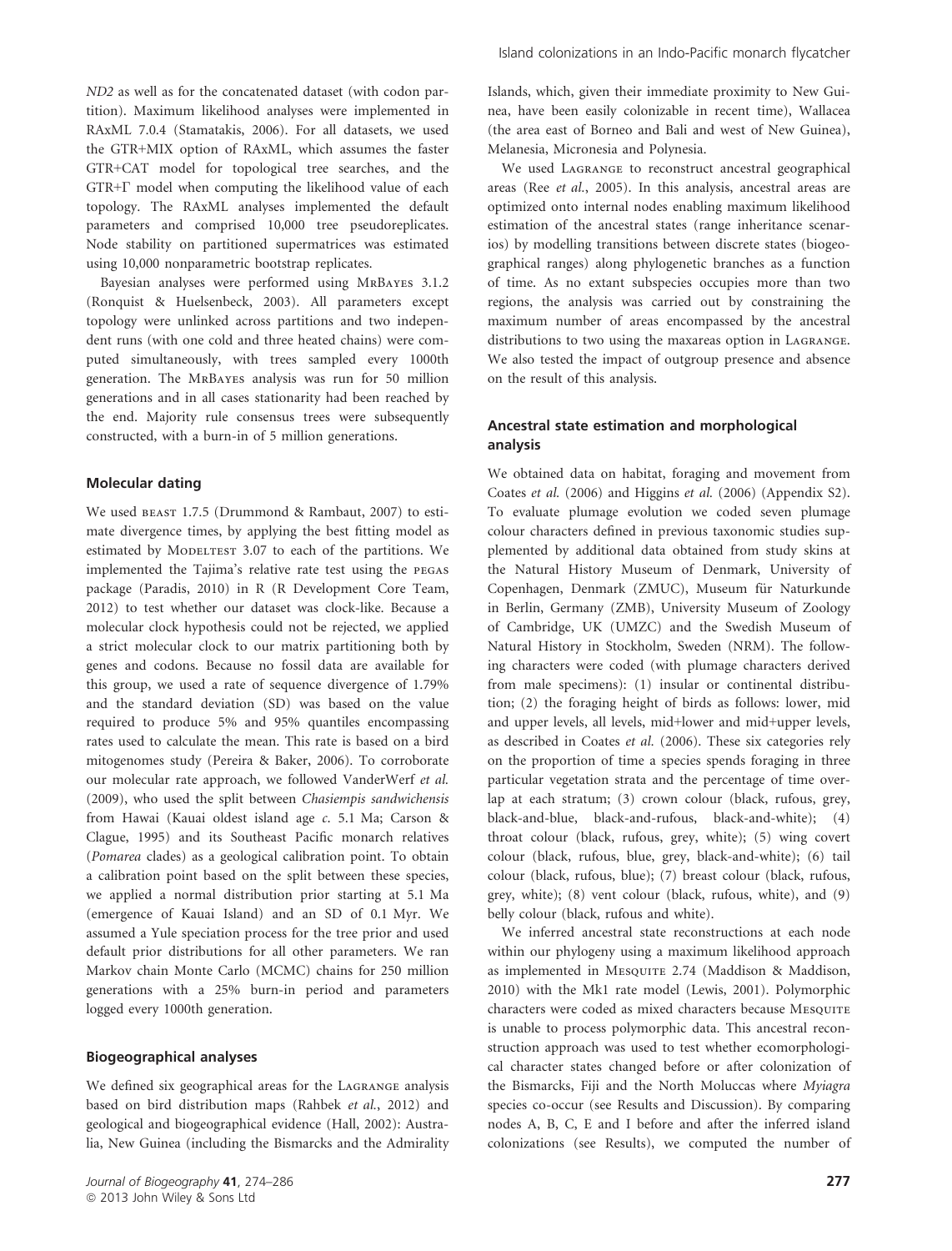character changes before or after colonization of an island for each of these nodes, which we refer to as prior to colonization (PrC) and post-colonization (PoC), respectively. Evolution of the character state after the lineage has colonized an island is considered PoC. All character states that originated outside the remote island, were quoted as PrC. In the case of ambiguous character states, we chose the state returning with the highest likelihood. For example, in Fiji, M. azureocapilla and M. vanikorensis have a crown colour state through a PoC (black-and-blue) and a PrC (black), respectively, because the state in M. azureocapilla differs from that in the subtending node whilst the state in M. vanikorensis is the same as that of the subtending node (Appendix S3).

#### Comparing genetic and morphological divergences

Genetic pairwise distances based on the mitochondrial proteincoding ND2 gene were computed for species pairs of Myiagra and Arses using the Kimura two-parameter model as implemented in mega 5.05 (Tamura et al., 2011). To examine the history of morphological variation, we measured 17 out of 19 species of Myiagra from museum collections (1-10 individuals from each species, 75 individuals altogether). The measurements examined (wing length, tail length, tarsus length, middle toe, bill length, bill width and bill depth measured at the base) are believed to represent adaptations to various habitats and foraging strategies (Miles et al., 1987). All values were log-transformed, and a principal components analysis of the variance–covariance matrix (prcomp command in R version 2.15.0) was used to reduce dimensionality of our dataset and to account for correlations among characters due to overall body size. Following Ricklefs & Bermingham (2007), we computed the pairwise distance  $(D_{ii})$  between two species  $(i$  and  $j)$  using Euclidean distance from  $n$  morphological measurements where  $x_{ik}$  and  $x_{ik}$  are the k measurement values for taxa  $i$  and  $j$ , respectively.

#### RESULTS

The final matrix contained 110 individuals (including outgroups and GenBank ingroup sequences) and 1390 nucleotides (all new sequences are deposited in GenBank; Appendix S1). For 63 samples we obtained partial ND2 (1036 bp) and ND3 (395 bp) sequences. For five individuals, shorter ND2 sequences were obtained and we failed to sequence ND3 for 15 individuals. Both Bayesian and maximum likelihood analyses inferred very similar topologies (Fig. 2). Differences between the trees largely involve very short branches and unsupported nodes (with bootstrap values < 70 or posterior probabilities < 0.95).

Both *Arses* [bootstrap = 99, posterior probability  $(PP) = 1$ ] and Myiagra (bootstrap = 100,  $PP = 1$ ) are recovered as monophyletic (Fig. 2), and are inferred to be sister clades (bootstrap = 70,  $PP = 1$ ). Within Arses, A. telescopthalmus is paraphyletic due to the inclusion of A. lorealis and A. kaupi. Our phylogeny reveals a paraphyletic assemblage of (1) A. telescopthalmus from western and north-western New Guinea, including Aru (A. t. aruensis), and (2) an eastern New Guinea/North Australian clade grouping together A. kaupi, A. lorealis and A. telescopthalmus from south-eastern New Guinea (Fig. 2).

Within Myiagra, the phylogenetic hypothesis generally supports traditional classifications except for M. inquieta, which has M. nana nested within it. The genus (Clade A, Fig. 2) is divided into two main lineages: (1) one clade (B) consists of M. hebetior from the Bismarcks, which is sister to the Australo-Papua/Moluccan M. alecto; and (2) the other main clade (C) is more diverse and consists of all other species of Myiagra. One of the two earliest branching lineages of Clade C is distributed in Fiji (M. azureocapilla). Within Clade D three lineages are recovered: (1) a well-supported  $(bootstrap = 100, PP = 1)$  Australian/New Guinean/Moluccan lineage of M. ruficollis sister to a clade in which M. inquieta is paraphyletic with respect to  $M$ . nana; (2) the M. erythrops lineage (bootstrap = 100,  $PP = 1$ ) from the Palau islands; and (3) a very diverse clade containing several Pacific island lineages (M. albiventris, M. caledonica, M. cervinicauda, M. ferrocyanea, M. freycineti, M. pluto and M. vanikorensis), one Wallacean lineage (M. galeata) and three Australo-Papua lineages (M. atra, M. cyanoleuca and M. rubecula). Two major Pacific clades are recovered: Clade I (bootstrap = 99,  $PP = 1$ ) and Clade H (bootstrap = 72,  $PP = 1$ ). Clade I is largely restricted to the Melanesian and Polynesian archipelagos (south-eastern Solomons, Vanuatu, Fiji and Samoa) including M. albiventris, M. cervinicauda, M. vanikorensis and M. caledonica. Within this clade, M. caledonica is divided into one south-eastern Solomon clade (M. c. occidentalis of Rennell) that is sister to M. c. marinae from Vanuatu (bootstrap = 96, PP = 1). Clade H is restricted to Micronesia (M. pluto from Pohnpei) and the Solomon islands (M. ferrocyanea). The Chuuk Island flycatcher (M. oceanica), for which only a partial sequence of 150 bp was obtained, was revealed to have a close relationship with the Pohnpei flycatcher (M. pluto) based on ML and Bayesian analyses that included this sequence (results not shown).

#### Biogeographical analyses and molecular dating

An absolute time-scale for the diversification of Myiagra and Arses derived from the BEAST analysis is shown in Table 1. Global and relaxed molecular clock models using a rate of 1.79% sequence divergence  $Myr^{-1}$  yielded congruent results. The origin of Arses and Myiagra dates back to the Miocene (approximately 7.53–9.43 Ma).

The Lagrange analyses were robust to the inclusion/ exclusion of outgroups (compare Table 2 and Appendix S3a). The origin of both Arses and Myiagra appears to have been in the Papuan region (Table 2, Clade A, Fig. 3) and three major waves of dispersal and colonization are subsequently inferred by our phylogenetic and Lagrange results. An early diversification (3.19–4.80 Ma; Table 1) involves the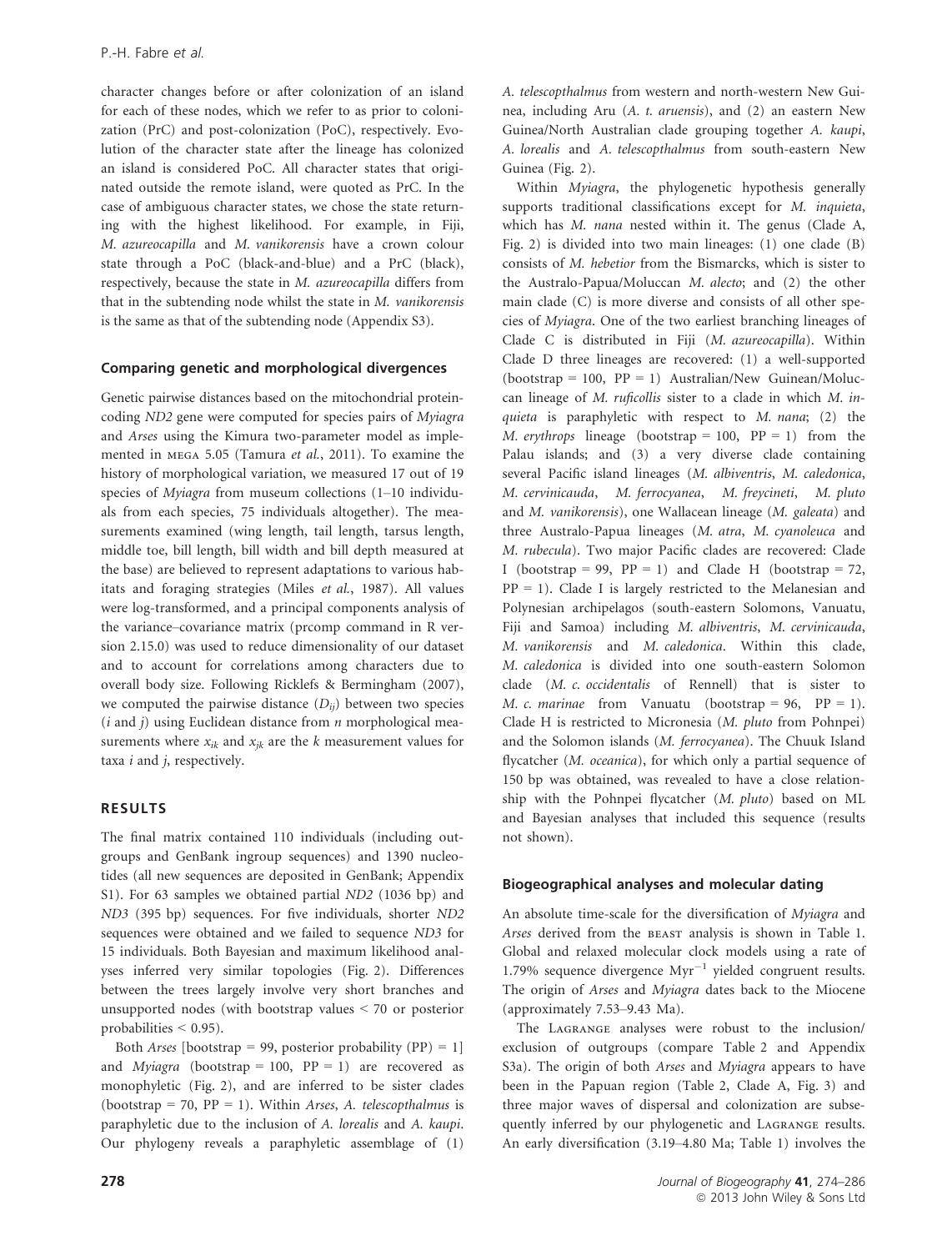

Figure 2 Maximum likelihood topology of Myiagra and Arses produced from the combined analysis. Labelled clades are discussed in the text. Numbers at nodes represent maximum likelihood (ML) bootstrap support values > 70% and Bayesian posterior probabilities > 0.95. Voucher numbers are indicated for each specimen used for this study. Outgroups were pruned from the full ML topology (see reduced phylogeny on the left side). The monarch ingroup (clade Arses and Myiagra) is highlighted using the simplified full ML topology containing the outgroups on the left side of the figure. CC outgroups = core Corvoidea outgroups (see Materials and Methods).

M. hebetior and M. alecto groups, with an inferred origin in the Papuan areas (Clade B). The M. alecto group underwent an expansion in Australia, New Guinea, the Bismarcks and the Moluccas (Fig. 3, Table 2). A late Miocene colonization of Fiji (M. azureocapilla) from Australia is also inferred from our analysis (Clade C). A second island diversification

involves the Australian M. ruficollis and the M. nana and M. inquieta complex (Clade E); and the colonization event of M. erythrops in the Palau archipelago (Micronesia) (Fig. 3, Tables 1 & 2). Within Clade F (Fig. 3) there was a major range expansion and diversification during the Pliocene (2.35–3.24 Ma). We identified three lineages, which orginated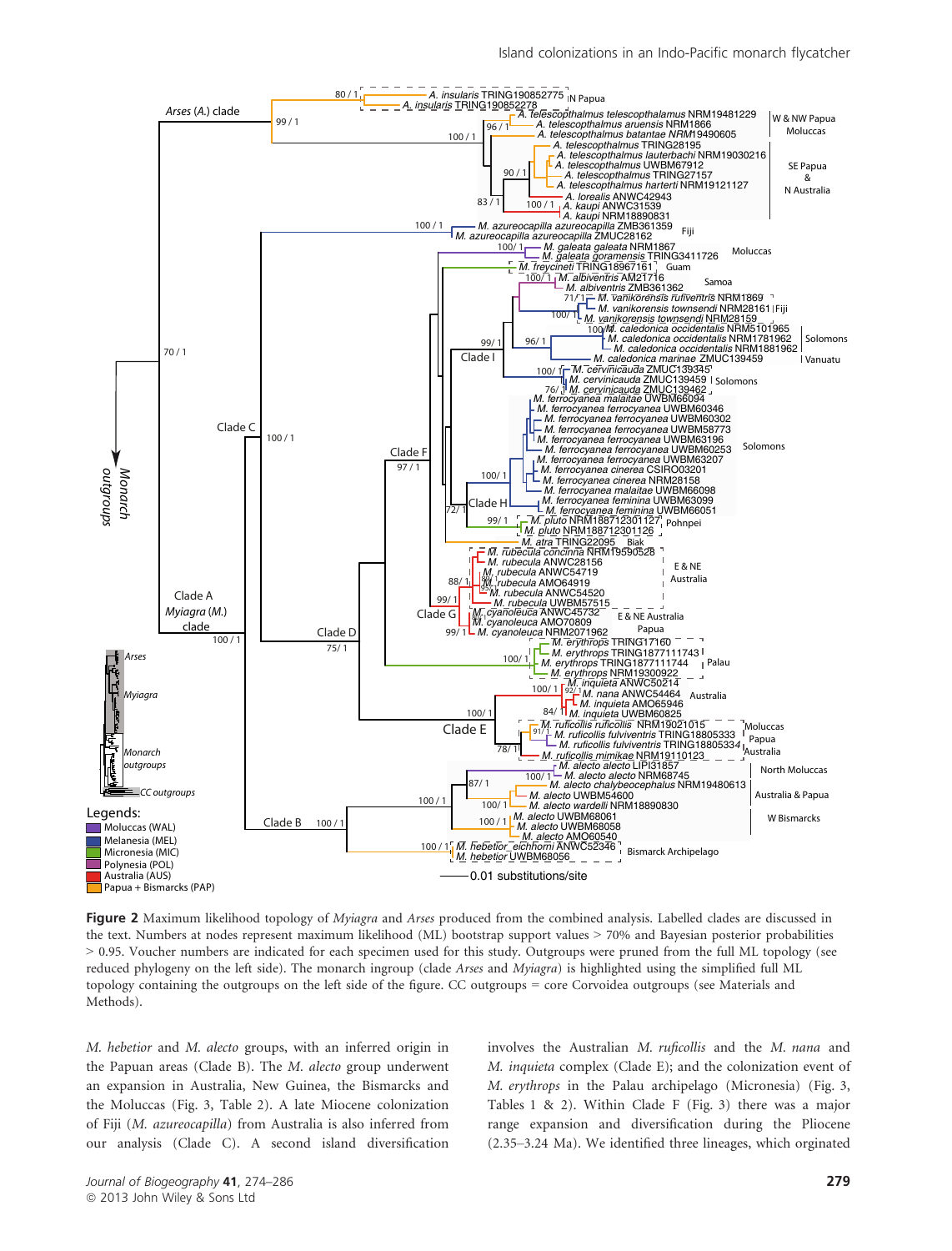Table 1 Divergence times of Australasian Myiagra and Arses in million years ago (Ma) with 95% highest posterior densities (HPD) obtained using molecular strict and relaxed clock rates and island constraints. Letters correspond to clades in Fig. 2.

|                   | Divergence times (Ma) [95% HPD] |                        |                     |  |  |  |
|-------------------|---------------------------------|------------------------|---------------------|--|--|--|
|                   | ND <sub>2</sub> mt rate 1.79%   | Island calibration     |                     |  |  |  |
| Clade             | Strict                          | Uncorrelated log       | Strict              |  |  |  |
| Arsesl<br>Myiagra | $8.48$ [7.53-9.43]              | $8.60$ [7.06-10.22]    | 12.67 [10.51-14.81] |  |  |  |
| Arses             | $5.44$ [4.35-7.00]              | $5.28$ [3.52-7.12]     | 7.07 [4.76-9.52]    |  |  |  |
| A                 | 6.86 $[6.01 - 7.74]$            | $7.03$ [5.64–8.51]     | 10.39 [8.46-12.28]  |  |  |  |
| B                 | 3.97 [3.19-4.80]                | 4.31 [2.93-5.83]       | 5.25 [3.26-7.32]    |  |  |  |
| C                 | $6.06$ [5.15-6.98]              | 6.12 $[4.82 - 7.52]$   | 9.49 [7.69-11.24]   |  |  |  |
| D                 | 4.09 [3.79-4.69]                | $4.27$ [3.35-5.33]     | 7.02 [5.59-8.56]    |  |  |  |
| E                 | $1.36$ [0.98-1.78]              | $1.48$ [0.84-2.16]     | $2.44$ [1.45-3.45]  |  |  |  |
| F                 | $2.79$ [ $2.35 - 3.24$ ]        | $3.08$ [2.39-3.85]     | $3.68$ [2.91-4.47]  |  |  |  |
| G                 | $0.71$ [0.44-0.99]              | $0.84$ [0.39-1.35]     | $0.80$ [0.47-1.27]  |  |  |  |
| H                 | $1.66$ [1.24-2.10]              | $1.92$ [1.25-2.65]     | $2.73$ [1.44-3.07]  |  |  |  |
| T                 | $1.95$ [1.55-2.37]              | $1.91$ $[1.36 - 2.52]$ | 2.46 [1.79-3.17]    |  |  |  |

in the Melanesian/Micronesian areas: (1) an Australian lineage represented by M. rubecula and M. cyanoleuca (Clade G); (2) an eastern Polynesian and Melanesian clade (Fiji, Samoa, Vanuatu, south Solomons and probably New Caledonia; Clade I); and (3) multiple unresolved lineages involving colonization of the island of Biak, the remote Micronesian archipelago of Caroline and Ponhpei (M. oceanica and M. pluto) and the Moluccas (M. galeata) (Fig. 3, Table 2).

## Habitat and plumage state reconstruction for coexisting lineages

Ancestral character states (Appendix S3b) were computed to test whether plumage and ecological character diverged before or after a colonization event. Based on our ancestral estimation and information from the literature, we highlight characters that may have an influence on the coexistence of closely related island species (Appendices S2 & S3b). Using these results, we investigated whether character changes occurred before or after island colonizations. Furthermore, we investigated these character changes along nodes and branches before and after a colonization event in each archipelago where Myiagra taxa co-occur (Table 3, Appendix S3). On the Bismarck archipelago, males of M. alecto and M. hebetior display little plumage differentiation (both being dark). Myiagra hebetior has a smaller body length than M. alecto (15–17 mm vs. 17–19 mm; Coates et al., 2006), and is also found at higher elevations when they co-occur. Additionally, both taxa display different foraging heights (Appendix S3b). There is a marked male plumage difference between the completely black M. alecto and both M. hebetior and M. cyanoleuca, which display a white belly and vent. Myiagra alecto and M. hebetior, respectively, display 2 post-colonization character changes (PoC) and 7 prior to colonization character changes (PrC) (2 PoC/7 PrC) and 3 PoC/6 PrC compared

| <b>Table 2</b> LAGRANGE ancestral area estimation for Australasian |
|--------------------------------------------------------------------|
| Myiagra and Arses based on the strict-molecular clock              |
| chronogram. $LnL = log-likelihood$ of the LAGRANGE                 |
| reconstruction, $d =$ estimated dispersal rate; $e =$ estimated    |
| extinction rate. Areas: Australia (AUS), Melanesia (MEL),          |
| Micronesia (MIC), Papua (PAP), Polynesia (POL), and Wallacea       |
| (WAL). The states returning the highest log-likelihood are         |
| indicated in bold.                                                 |

|               | Ancestral biogeographical estimation  |         |                |                                                            |  |
|---------------|---------------------------------------|---------|----------------|------------------------------------------------------------|--|
|               | With outgroup                         |         |                | Without outgroup<br>$LnL = 97.6714$<br>$d = 0.08$ e = 0.12 |  |
| Clade         | $LnL = 79.405$<br>$d = 0.05 e = 0.01$ |         |                |                                                            |  |
| Arses/Myiagra | PAP                                   | 0.5     | PAP            | 0.23                                                       |  |
|               | AUS                                   | 0.22    | PAP_POL        | 0.22                                                       |  |
|               | AUS_PAP                               | 0.16    | AUS_PAP        | 0.2                                                        |  |
|               |                                       |         | PAP_MIC        | 0.18                                                       |  |
|               |                                       |         | Others         | 0.11                                                       |  |
| А             | PAP                                   | 0.22    | <b>AUS_PAP</b> | 0.28                                                       |  |
|               | AUS_PAP                               | 0.2     | PAP            | 0.23                                                       |  |
|               | PAP_POL                               | 0.16    | PAP_MIC        | 0.14                                                       |  |
|               | PAP_MIC                               | 0.13    | PAP_POL        | 0.13                                                       |  |
|               | AUS                                   | 0.13    | PAP_MEL        | 0.07                                                       |  |
|               | PAP_MEL                               | 0.08    | PAP_WAL        | 0.04                                                       |  |
| B             | PAP                                   | 0.79    | PAP            | 0.83                                                       |  |
|               | AUS_PAP                               | 0.14    |                |                                                            |  |
| С             | <b>AUS</b>                            | 0.21    | <b>AUS</b>     | 0.2                                                        |  |
|               | POL                                   | 0.12    | МIС            | 0.16                                                       |  |
|               | МIС                                   | 0.09    | POL            | 0.1                                                        |  |
|               | PAP                                   | 0.09    | MIC_POL        | 0.09                                                       |  |
|               | AUS_POL                               | 0.08    | PAP_MIC        | 0.07                                                       |  |
|               | Others                                | $0.3\,$ |                | 0.24                                                       |  |
| D             | <b>AUS_MIC</b>                        | 0.21    | <b>AUS_MIC</b> | 0.19                                                       |  |
|               | МIС                                   | 0.14    | MIC_POL        | 0.17                                                       |  |
|               | AUS                                   | 0.11    | МIС            | 0.15                                                       |  |
|               | MIC_POL                               | 0.11    | MIC_MEL        | 0.11                                                       |  |
|               | Others                                | 0.29    | Others         | 0.26                                                       |  |
| E             | <b>AUS</b>                            | 0.54    | <b>AUS</b>     | 0.51                                                       |  |
|               | AUS_WAL                               | 0.33    | AUS_WAL        | 0.35                                                       |  |
|               | AUS_PAP                               | 0.08    |                |                                                            |  |
| F             | MIC_MEL                               | 0.42    | MIC_MEL        | 0.42                                                       |  |
|               | MIC_POL                               | 0.18    | MIC_POL        | 0.23                                                       |  |
|               | AUS_MEL                               | 0.15    | <b>AUS_MEL</b> | 0.09                                                       |  |
| G             | <b>AUS</b>                            | 0.88    | <b>AUS</b>     | 0.87                                                       |  |
| Н             | MIC MEL                               | 0.65    | MIC_MEL        | 0.66                                                       |  |
|               | МIС                                   | 0.19    | МIС            | 0.2                                                        |  |
|               | MEL                                   | 0.11    | MEL            | 0.1                                                        |  |
| Ι             | MEL                                   | 0.5     | <b>MEL_POL</b> | 0.52                                                       |  |
|               | MEL_POL                               | 0.47    | MEL            | 0.45                                                       |  |

to no PrC in M. ruficollis (Table 3). On Fiji, we find differences between M. vanikorensis and M. azureocapilla in the following characters: plumage (crown, throat, wing coverts, tail and breast), foraging strategies (upper stratum vs. middle lower stratum) and body length (13 mm vs. 16 mm, respectively). The earliest colonizer, M. azureocapilla, displays 6 PoC/3 PrC compared to the recent colonizer M. vanikorensis, which shows no PoC. Differences between M. alecto and M. galeata on Halmahera involve all seven plumage characters, body length (18 mm vs. 14 mm) and foraging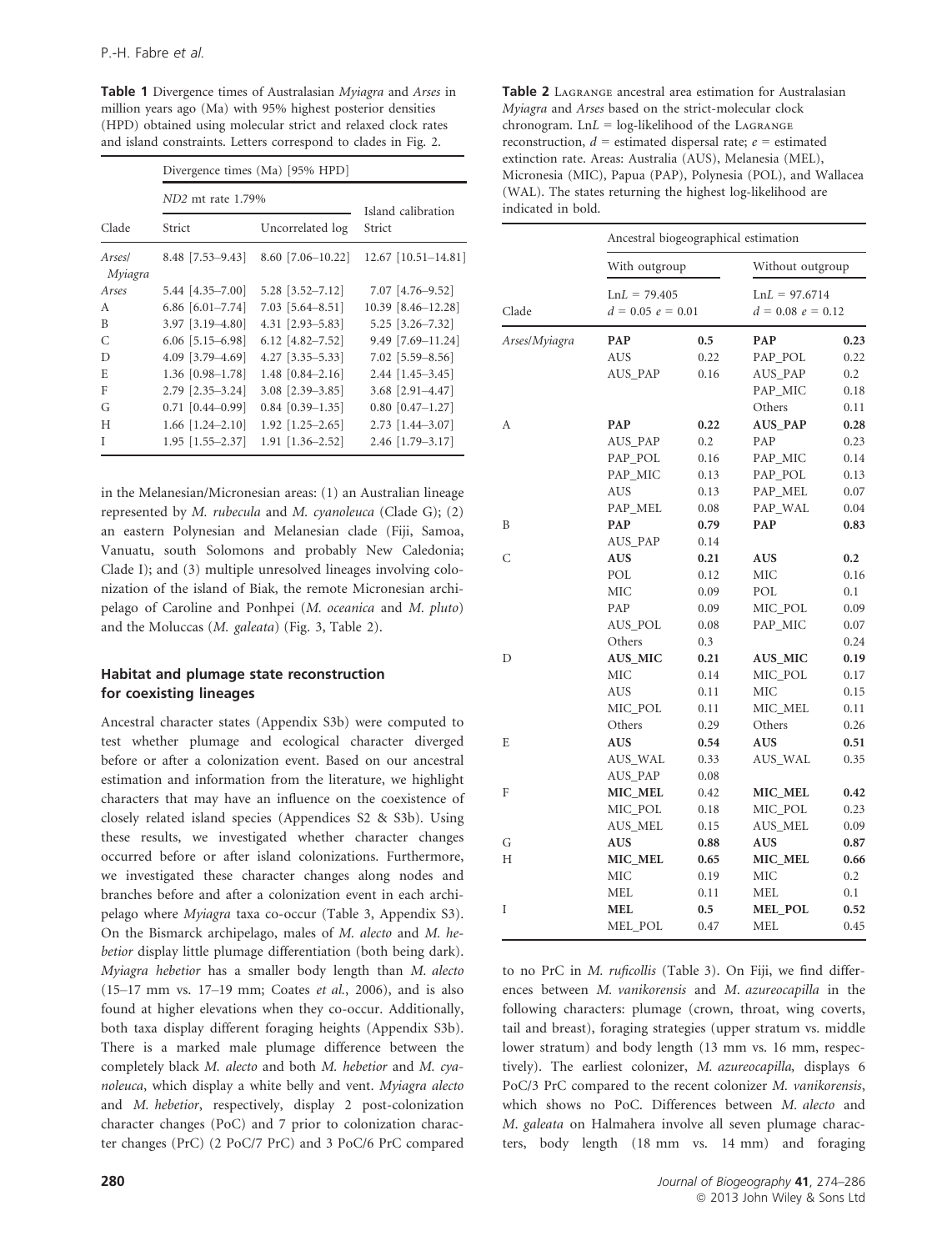

Figure 3 Map indicating the dispersal and colonization routes of members of the Myiagra in the Indo-Pacific archipelagos. The nodes A (top), D (middle) and F (bottom) illustrate the three dispersal waves non-overlapping in time that led to independent speciation events on different archipelagos. These dispersal and colonization routes were inferred from the chronogram and the Lagrange biogeographical analyses (see Tables 1 & 2). Coloured dotted lines indicate dispersal into the Indo-Pacific (see legends) and each terminal arrow indicates one colonization event of one species (see Appendix S3a for species letter labels). Asterisks (\*) indicate putative dispersal routes for two missing taxa (M. oceanica and M. caledonica caledonica & M. c. viridinitens). Divergence times of nodes A, D and F are indicated in million years ago (Ma) with 95% highest posterior densities (HPD) specified in the brackets.

Island colonizations in an Indo-Pacific monarch flycatcher

Table 3 Ecomorphological character states that changed prior to colonization or post-colonization of the Bismarcks, Fiji and the North Moluccas where Myiagra species co-occur. By comparing the clades A, B, C, E, and I before and after the inferred island colonizations (see Results), we computed the number of character changes prior to colonization (PrC) and post- colonization (PoC) for each of these nodes. Labels and ages of the nodes of interest are also indicated. All the ancestral reconstruction and character states are displayed in Appendix S3b.

|                          | Clade | Colonization  | Number of |          |
|--------------------------|-------|---------------|-----------|----------|
| Remote island lineages   |       | date (Ma)     | PrC       | PoC      |
| WALLACEA: North Moluccas |       |               |           |          |
| M. alecto                | B     | $3.19 - 4.80$ | 7         | 2        |
| M. galeata               | F     | $2.35 - 3.24$ | 4         | 5        |
| MELANESIA: Bismarks      |       |               |           |          |
| M. alecto                | B     | $3.19 - 4.80$ | 7         | 2        |
| M. hebetior              | B     | $3.19 - 4.80$ | 6         | 3        |
| M. ruficollis            | E     | $0.98 - 1.78$ | 0         | 9        |
| MELANESIA: Fiji          |       |               |           |          |
| M. azureocapilla         | C     | $5.15 - 6.98$ | 3         | 6        |
| M. vanikorensis          | I     | 1.55–2.37     | 9         | $\Omega$ |

strategies. In the North Moluccas, M. alecto is the first colonizer and displays 2PoC/7PrC in contrast to 5 PoC in M. galeata, which arrived more recently.

Co-occurring Myiagra species display overall higher molecular (mean $_{\text{moddist}} = 0.11$ ; ANOVA,  $F_{1,238}$ ,  $P < 0.01$ ) and morphological distances (mean<sub>mordist</sub> = 4.96; ANOVA,  $F_{1,238}$ ,  $P = 0.64$ ) than allopatric taxa (mean<sub>moldist</sub> = 0.08;  $mean<sub>mordist</sub> = 4.77$ .

# **DISCUSSION**

# Biogeographical origin of Myiagra and Arses lineages

The ancestral area analysis (Table 2, Fig. 3) suggests that Australo-Papua was the most likely area of origin for Arses and Myiagra. This area appears to have been central for the entire monarch radiation; the endemic Australo-Papuan Arses clade and three independent nested lineages of Myiagra all occur within this region (nodes B, E, G). This is also supported by the distribution of basal taxa within the phylogeny (Fig. 2), several of which have distributions extending in Australo-Papua. Furthermore, the sister clades Grallina and Monarcha are also hypothesized to have originated in this region (Filardi & Moyle, 2005). An Australo-Papuan origin for Myiagra and Arses is also concordant with several other studies on core corvoid island lineages (Jønsson et al., 2010a,b). However, our biogeographical model of colonization and tree topology also indicate a role for Melanesia and the Moluccas in terms of recent dispersals from the Australo-Papuan species pool (nodes A, B, C, D). Population structuring between the Australo-Papuan landmasses and nearby archipelagos such as Melanesia and the Moluccas, seems to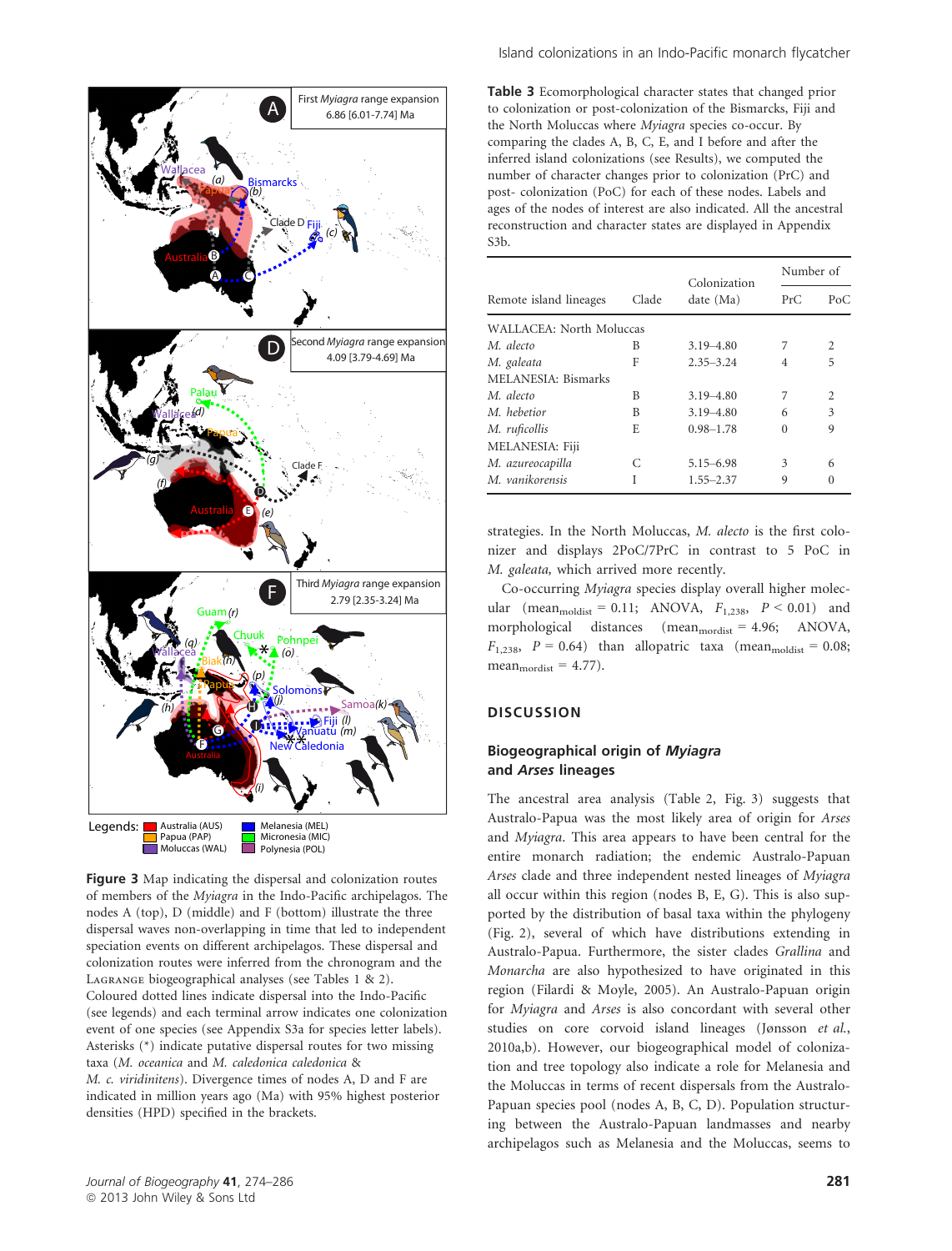have played an important role in the evolutionary history of these continental Myiagra lineages (M. alecto, M. cyanoleuca, M. ruficollis). Within the Australo-Papuan area, three Myiagra lineages persisted through the Plio-Pleistocene before subsequent colonization and speciation on most of the peripheral Indo-Pacific islands (Table 1).

#### Colonization of close and remote archipelagos

Our results strongly support independent (non-overlapping in time) colonizations of remote archipelagos (Table 1). Our results also suggest more spatially structured colonizations, from the continent to the nearest island groups, and onwards to more remote islands. Unlike in the Monarcha group (Filardi & Moyle, 2005), there is no case of back-colonization to Australia.

Recent (Pliocene) dispersal from the Australo-Papuan mainland to the nearest archipelagos includes colonization of the Bismarcks (M. alecto, M. cyanoleuca and M. hebetior) and Wallacea (M. alecto, M. galeata and M. ruficollis). These colonizations involved lineages of mangrove specialists (M. alecto and M. ruficollis). Because several of the remote island species occur in both forest and mangrove areas, it seems that adaptation to mangrove could have spurred initial diversification and colonization of remote land areas (Nyari & Joseph, 2012). There were also two or three colonizations of the Bismarcks (M. alecto, M. hebetior and M. cyanoleuca). One possible interpretation of this is that the Bismarck taxa represent two colonizations by the ancestor of M. alecto/M. hebetior and subsequently by that of M. cyanoleuca. Alternatively, early dispersal by an Australasian ancestor of M. hebetior to the Bismarcks was followed by another colonization of the Bismarcks in the Pliocene by M. alecto and M. cyanoleuca. Our phylogenetic results suggest that the Bismarck taxa have undergone a different colonization history compared to taxa of other Melanesian archipelagos, as suggested by Mayr & Diamond (2001), because the colonization of the more remote Melanesian archipelagos of New Caledonia, the Solomons and Vanuatu by Myiagra has been more complex. Our results indicate that lineages on these archipelagos originated from an Australo-Papuan ancestor and involved independent colonizations of the Solomons (M. caledonica, M. cervinicauda and M. ferrocyanea), Vanuatu (M. vanikorensis) and probably New Caledonia (M. caledonica). In the Solomons two independent lineages have colonized different islands (M. ferrocyanae in the western Solomons, M. cervinicauda on Makira and M. caledonica on Rennell and potentially New Caledonia). Our phylogeny supports a recent geographical range expansion of Myiagra throughout the Solomons, New Caledonia, Vanuatu and western Polynesia. A similar biogeographical pattern within this region is found in other monarch clades (Neolalage, Mayrornis, Clytorhynchus clade; Filardi & Moyle, 2005) and also in Alopecoenas ground-doves (Jønsson et al., 2011a). The age of *Myiagra* is in accordance with the timing suggested by Filardi & Moyle (2005) (> 1.5 Myr), indicating that perhaps sea-level changes and land-bridge formations during the Plio-Pleistocene might have favoured stepping stone dispersal within this region (Voris, 2000). This dynamic geographical history may in part have created the observed complex patterns of allopatric distributions and dispersal routes (Lohman et al., 2011).

The ancient Fiji archipelago was colonized during the Pliocene by two independent lineages: M. azureocapilla and M. vanikorensis. Like the Bismarcks, Fiji is a large archipelago with greater area and resources that could support a higher number of 'sympatric' taxa (Mayr & Diamond, 2001) relative to small remote islands (MacArthur & Wilson, 1963). Considering other related lineages (Filardi & Moyle, 2005), two genera (Clytorhynchus, Mayrornis) colonized Fiji independently, leading to an intra-archipelago monarch radiation. The radiation of Pacific monarch flycatchers is in many ways similar to radiation patterns of Fijian lizards (Townsend et al., 2011) and arthropods (Bickel, 2009).

The Micronesian archipelagos were colonized three times independently and these colonizations did not follow the stepping-stone pattern seen across the Micronesian islands. The three lineages of Micronesia (M. erythrops; M. pluto and M. oceanica; M. freycineti) do not appear to share common ancestry, except perhaps for the birds from the Chuuk (M. oceanica) and Ponhpei (M. pluto) archipelagos (Fig. 3). These remote archipelagos were colonized during the late Miocene by M. erythrops (Palau), during the Plio-Pleistocene by M. pluto and M. oceanica (Pohnpei and Chuuk) and recently by the extinct M. freycineti (Guam). A sister relationship between M. pluto and M. ferrocyanea from the Solomons suggests an expansion from Melanesia to Micronesia during the Plio-Pleistocene. Colonization of Palau and Guam seems to be related to an Australo-Papuan ancestor but recent extinctions in the Pacific may obscure historical distributions. Although multiple colonizations occurred in Fiji, the Moluccas and the Bismarcks, species from different Myiagra lineages are not known to co-occur on the other remote islands.

#### Assembly of Myiagra flycatcher communities on Pacific islands

Several evolutionary and ecological processes have been suggested to influence the assembly of communities on islands. Diamond (1975) argued that competitive exclusion would cause particular pairs of species never to co-occur on the same island, a phenomenon he referred to as 'checkerboard' species distributions. However, subsequent re-analyses of data on the distributions of birds in the Bismarcks and the Solomon Islands suggested that stochastic (Connor & Simberloff, 1979) and, more recently, historical (Collins et al., 2011) processes determine the composition of species assemblages (but see Sanderson et al., 2011).

Several independent dispersal events from the Australo-Papuan source pool to remote archipelagos of the Indo-Pacific played an important role in the assembly of insular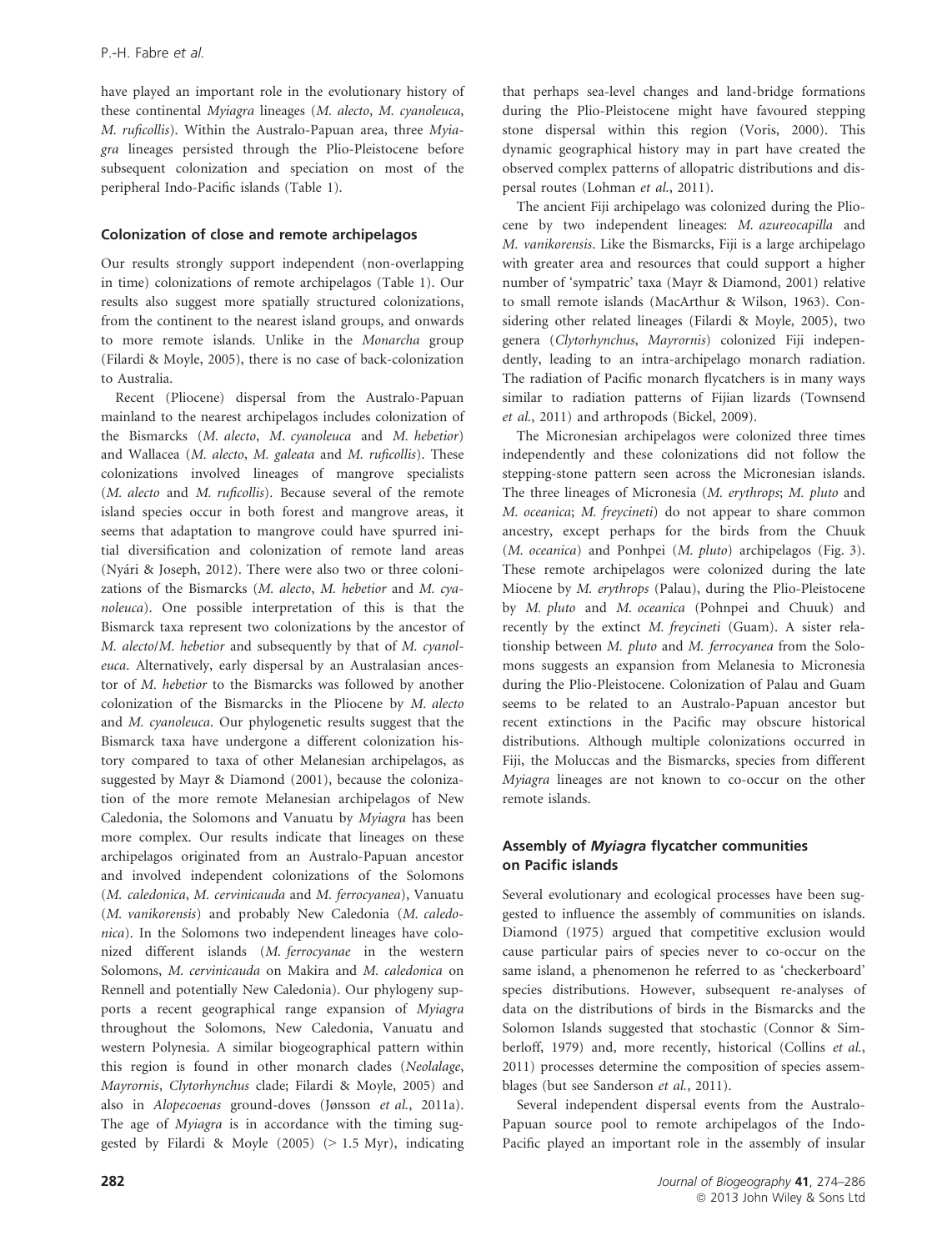Myiagra, supporting some degree of stochasticity. The low co-occurrence of congenerics on any given island suggests that historical priority effects might also be important. Overlap in the geographical distributions of insular Myiagra species results from several independent colonizations from Australo-Papua to Fiji, the Bismarcks and the Moluccas (Fig. 3). Consequently, the geographical distributions of species in the genus Myiagra overlap in four areas: Australia (six species: M. alecto, M. cyanoleuca, M. inquieta, M. nana, M. rubecula and M. ruficollis), on Halmahera in the Moluccas (two species: M. alecto, M. galeata), on New Britain (M. alecto, M. ruficollis and M. hebetior), Umboi (M. alecto and M. cyanoleuca) and New Ireland, Lavangai and Mussau in the Bismarks (M. alecto and M. hebetior) and on Viti Levu, Vanua Levu and Taveuni in the Fiji archipelago (M. azureocapilla and M. vanikorensis). Few colonization events, however, have led to co-occurring species of monarch flycatchers on the same island, in agreement with other studies focusing on closely related taxa within the Monarchidae (Filardi & Moyle, 2005; Fabre et al., 2012). Thus it might be that species of Myiagra cannot co-occur on the same island because they are closely related or ecologically similar, as hypothesized by Diamond (1975). However, we cannot exclude the possibility that low co-occurrence of closely related species results from (1) single-colonization of the island, or (2) swamping of sister populations on other islands through hybridization (e.g. Mayr & Diamond, 2001, on Myzomela).

There are some instances of sympatry within Myiagra, but such cases tend to be restricted to species which differ in some aspects of their evolutionary history and/or autecology. Our ancestral reconstruction of trait evolution and geographical areas suggest that (1) morphological and molecular distances (see results for mean $_{\text{modlist}}$  and mean $_{\text{modist}}$ ), (2) foraging strategy, and (3) plumage features (Table 3, Appendix S3) diverge more among sympatric than allopatric taxa in Myiagra. Moreover, our results suggest that the ecological trait structure of sympatric Myiagra species arises from multiple dispersal events among species of Myiagra, which acquired divergent ecological traits elsewhere. These traits remained evolutionarily conserved following the colonization of islands and archipelagos (i.e. ecologically conservative dispersal; Stephens & Wiens, 2004) as demonstrated via the recent range expansion of Clade F (Figs 2 & 3). In this clade, most lineages display a white belly and a darker dorsal plumage acquired recently through their Australo-Papuan diversification. These plumage characters were inferred to be different from the plumage of older colonists on islands on which they co-occur. This pattern is evident for colonizations of the North Moluccas, the Bismarcks and Fiji, for which the first Myiagra colonizers display more derived features (PoC) than do subsequent colonizers. Based on these results, we suggest that plumage divergence and habitat adaptation may have diverged prior to colonization for late colonizers. That is, late colonizers or secondary colonizers arrive with traits they acquired elsewhere, whereas first colonizers will display more derived traits that evolved in situ. We note that our results might also depend on the time since first colonization, such that the oldest species rapidly diverged into vacant niches, with the result that the younger ones are ecologically constrained (Price, 2010). In sum, it appears that the composition of insular communities of Myiagra results from stochastic dispersal from the source pool and ecologically deterministic colonization of islands and archipelagos.

### CONCLUSIONS

Our study demonstrates that diversification of Myiagra in the Indo-Pacific is the result of three waves of colonization, non-overlapping in time. Our results reveal an additional example of the important role of recent range expansions and dynamic colonizations of new habitat and geographical areas in driving speciation (cf. Clade F). Three colonizations have led to the co-occurrence of Myiagra species with similar ecomorphological profiles on the same island. The higher diversity of Myiagra spp. on the remote archipelago of Fiji relative to that of the less isolated Solomons and Vanuatu, however, supports both MacArthur & Wilson (1967) equilibrium theory and Rosindell & Phillimore's (2011) unified model of island biogeography, wherein a high level of isolation increases speciation rate and ultimately, species diversity. Whereas the presence of old and isolated lineages of Myiagra on remote islands (cf. M. azureocapilla, M. erythrops and probably M. oceanica) suggests high persistence through time, gaps in the distribution of some of these older Myiagra lineages suggest that widespread extinctions might have created disjunctions in the geographical distributions of species. Dispersal and extinction are likely to play an important role in the distribution and structure of monarch flycatcher assemblages, but ecological interactions among species might also explain some of the biogeographical patterns we observe.

## ACKNOWLEDGEMENTS

We are grateful to the following people and institutions for granting access to toe-pad, blood and tissue samples: Jan Bolding Kristensen (ZMUC), Hein Van Grouw (BMNH at Tring), Leo Joseph (ANWC), Paul Sweet (AMNH), Per Ericson (NRM), Sharon Birks (UWBM), Steven van der Mije (RMNH), Sylke Frahnert (ZMB), Ulf Johansson (NRM), Takema Saitoh (YIO) and Walter Boles (AM). We thank Jonathan Kennedy, Mark Carine and three anonymous referees for comments that significantly improved the paper. P.-H.F., K.A.J., J.-P.L. and J.F. acknowledge the Danish National Research Foundation for funding to the Center for Macroecology, Evolution and Climate. K.A.J. acknowledges support from the People Programme (Marie Curie Actions) of the European Union's Seventh Framework Programme (FP7/2007-2013) under Research Executive Agency (REA) grant agreement no. PIEF-GA-2011-300924.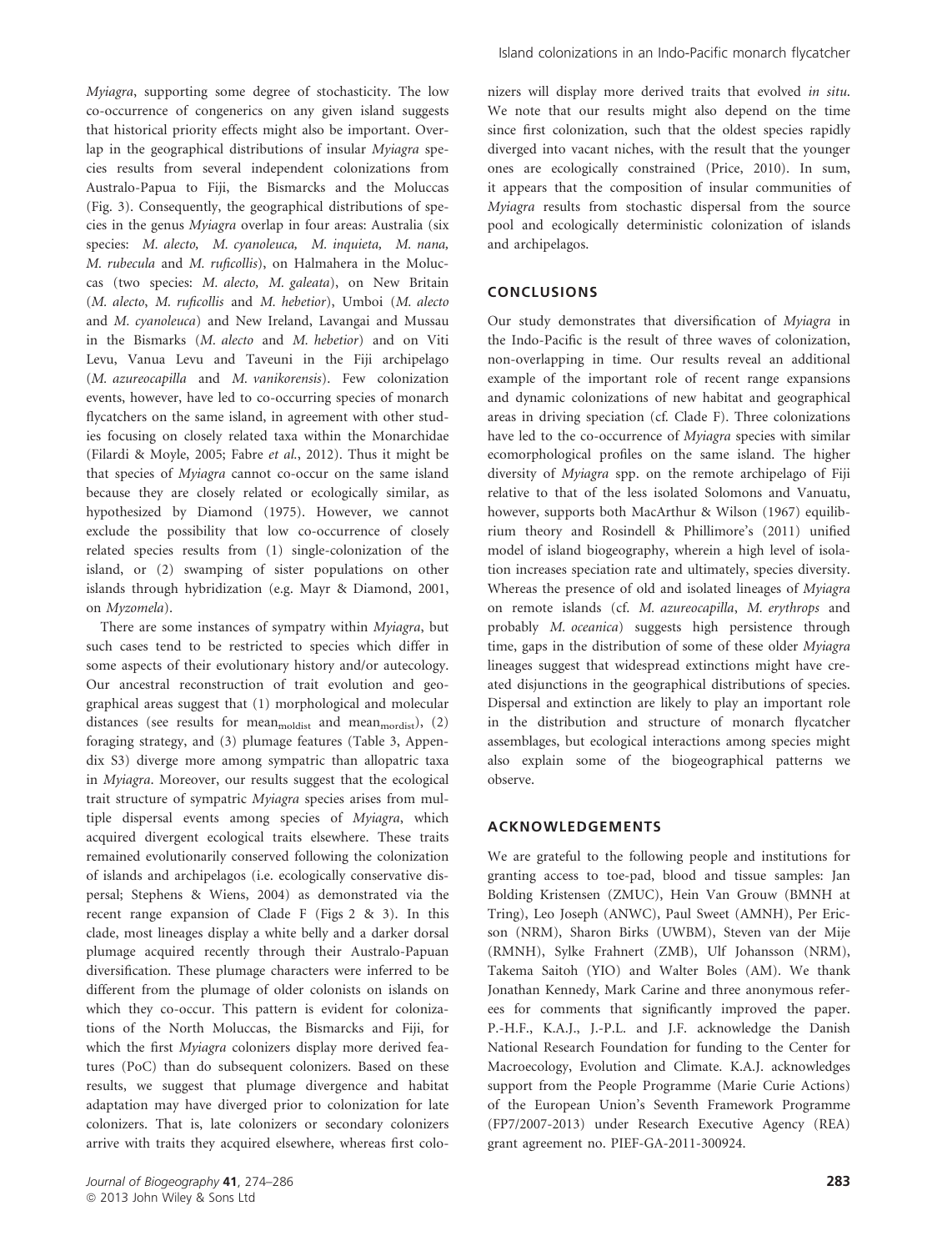## REFERENCES

- Bickel, D.J. (2009) Amblypsilopus (Diptera: Dolichopodidae: Sciapodinae) from the Southwest Pacific, with a focus on the radiation in Fiji and Vanuatu. Bishop Museum Occasional Papers, 103, 3–61.
- Carson, H.L. & Clague, D.A. (1995) Geology and biogeography of the Hawaiian Islands. Hawaiian biogeography: evolution on a hotspot archipelago (ed. by W.L. Wagner and V.A. Funk), pp. 14–29. Smithsonian Institution Press, Washington, DC.
- Chesser, R.T. (1999) Molecular systematics of the rhinocryptid genus Pteroptochos. The Condor, 101, 439–446.
- Cibois, A., Thibault, J.C. & Pasquet, E. (2004) Biogeography of eastern Polynesian monarchs (Pomarea): an endemic genus close to extinction. The Condor, 106, 837–851.
- Cibois, A., Beadell, J.S., Graves, G.R., Pasquet, E., Slikas, B., Sonsthagen, S.A., Thibault, J.C. & Fleischer, R.C. (2011) Charting the course of reed-warblers across the Pacific islands. Journal of Biogeography, 38, 1963–1975.
- Cicero, C. & Johnson, N.K. (2001) Higher-level phylogeny of New World vireos (Aves: Vireonidae) based on sequences of multiple mitochondrial DNA genes. Molecular Phylogenetics and Evolution, 20, 27–40.
- Clements, J. (2007) The Clements checklist of birds of the world. Cornell University Press, Ithaca, NY.
- Coates, B.J., Dutson, G.C.L. & Filardi, C.E. (2006) Family Monarchidae (monarch-flycatchers). Handbook of the birds of the world, Vol. 11: Old World flycatchers to Old World warblers (ed. by J. del Hoyo, A. Elliot and D. Christie), pp. 244–329. Lynx Edicions, Barcelona.
- Collins, M.D., Simberloff, D. & Connor, E.F. (2011) Binary matrices and checkerboard distributions of birds in the Bismarck Archipelago. Journal of Biogeography, 38, 2373–2383.
- Connor, E.F. & Simberloff, D. (1979) The assembly of species communities: chance or competition? Ecology, 60, 1132–1140.
- Darwin, C. (1859) The origin of species by means of natural selection. John Murray, London, UK.
- Diamond, J.M. (1975) Assembly of species communities. Ecology and evolution of communities (ed. by M.L. Cody and J.M. Diamond), pp. 342–444. Harvard University Press, Cambridge, MA.
- Drummond, A.J. & Rambaut, A. (2007) BEAST: Bayesian evolutionary analysis by sampling trees. BMC Evolutionary Biology, 7, 214.
- Fabre, P.-H., Irestedt, M., Fjeldså, J., Bristol, R., Groombridge, J.J., Irham, M. & Jønsson, K.A. (2012) Dynamic colonization exchanges between continents and islands drive diversification in paradise-flycatchers (Terpsiphone, Monarchidae). Journal of Biogeography, 39, 1900–1918.
- Filardi, C.E. & Moyle, R.G. (2005) Single origin of a pan-Pacific bird group and upstream colonization of Australasia. Nature, 438, 216–219.
- Filardi, C.E. & Smith, C. (2005) Molecular phylogenetics of monarch flycatchers (genus Monarcha) with emphasis on

Solomon Island endemics. Molecular Phylogenetics and Evolution, 37, 776–788.

- Fukami, T., Beaumont, H.J.E., Zhang, X.-X. & Rainey, P.B. (2007) Immigration history controls diversification in experimental adaptive radiation. Nature, 446, 436–439.
- Grant, P.R. & Grant, B.R. (2008) How and why species multiply: the radiation of Darwin's finches. Princeton University Press, Princeton, NJ.
- Hackett, S.J. (1996) Molecular phylogenetics and biogeography of tanagers in the genus Ramphocelus (Aves). Molecular Phylogenetics and Evolution, 5, 368–382.
- Hall, R. (2002) Cenozoic geological and plate tectonic evolution of SE Asia and the SW Pacific: computer-based reconstructions, model and animations. Journal of Asian Earth Science, 20, 353–431.
- Higgins, P.J., Peter, J.M. & Cowling, S.J. (2006) Handbook of Australian, New Zealand and Antarctic Birds, Vol. 7. Boatbill to starlings. Oxford University Press, Melbourne.
- Irestedt, M., Ohlson, J.I., Zuccon, D., Källersjö, M. & Ericson, P.G.P. (2006) Nuclear DNA from old collections of avian study skins reveals the evolutionary history of the Old World suboscines (Aves, Passeriformes). Zoologica Scripta, 35, 567–580.
- Jønsson, K.A., Bowie, R.C.K., Moyle, R.G., Christidis, L., Norman, J.A., Benz, B.W. & Fieldså, J. (2010a) Historical biogeography of an Indo-Pacific passerine bird family (Pachycephalidae): different colonization patterns in the Indonesian and Melanesian archipelagos. Journal of Biogeography, 37, 245–257.
- Jønsson, K.A., Bowie, R.C.K., Nylander, J.A.A., Christidis, L., Norman, J.A. & Fjeldsa, J. (2010b) Biogeographical history of cuckoo-shrikes (Aves: Passeriformes): transoceanic colonization of Africa from Australo-Papua. Journal of Biogeography, 37, 1767–1781.
- Jønsson, K.A., Irestedt, M., Bowie, R.C., Christidis, L. & Fjeldsa, J. (2011a) Systematics and biogeography of Indo-Pacific ground-doves. Molecular Phylogenetics and Evolution, 59, 538–543.
- Jønsson, K.A., Fabre, P.-H., Ricklefs, R.E. & Fjeldsa, J. (2011b) Major global radiation of corvoid birds originated in the proto-Papuan archipelago. Proceedings of the National Academy of Sciences USA, 108, 2328–2333.
- Lewis, P.O. (2001) A likelihood approach to estimating phylogeny from discrete morphological character data. Systematic Biology, 50, 913–925.
- Lohman, D.J., de Bruyn, M., Page, T., von Rintelen, K., Hall, R., Ng, P.K.L., Shih, H.-T., Carvalho, G.R. & Rintelen, T. (2011) Biogeography of the Indo-Australian Archipelago. Annual Review of Ecology, Evolution, and Systematics, 42, 205–226.
- MacArthur, R.H. & Wilson, E.O. (1963) An equilibrium theory of insular zoogeography. Evolution, 17, 373–387.
- MacArthur, R.H. & Wilson, E.O. (1967) The theory of island biogeography. Princeton University Press, Princeton, NJ.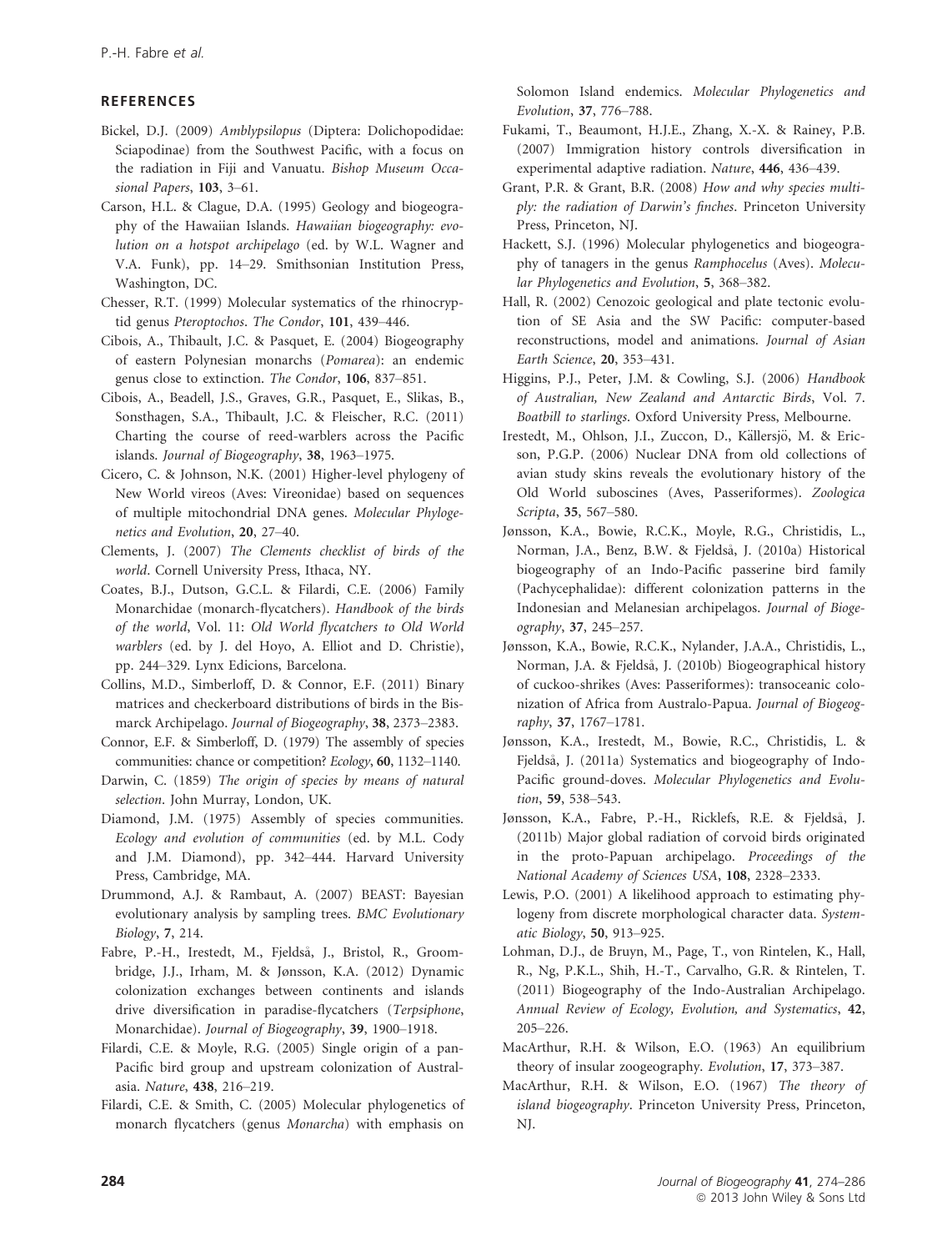Maddison, W.P. & Maddison, D.R. (2010) Mesquite: a modular system for evolutionary analysis. Version 2.73. Available at: http://mesquiteproject.org.

Mayr, E. (1942) Systematics and the origin of species, from the viewpoint of a zoologist. Harvard University Press, Cambridge, MA.

Mayr, E. & Diamond, J.M. (2001) The birds of northern Melanesia: speciation, ecology, and biogeography. Oxford University Press, New York.

Miles, D.B., Ricklefs, R.E. & Travis, J. (1987) Concordance of ecomorphological relationships in three assemblages of passerine birds. The American Naturalist, 129, 347–364.

Moyle, R.G., Filardi, C.E., Smith, C.E. & Diamond, J. (2009) Explosive Pleistocene diversification and hemispheric expansion of a "great speciator". Proceedings of the National Academy of Sciences USA, 106, 1863–1868.

Nyari, A.S. & Joseph, L. (2012) Evolution in Australasian mangrove forests: multilocus phylogenetic analysis of the Gerygone warblers (Aves: Acanthizidae). PLoS ONE, 7, e31840.

Paradis, E. (2010) pegas: an R package for population genetics with an integrated-modular approach. Bioinformatics, 26, 419–420.

Pereira, S.L. & Baker, A.J. (2006) A mitogenomic timescale for birds detects variable phylogenetic rates of molecular evolution and refutes the standard molecular clock. Molecular Biology and Evolution, 23, 1731–1740.

Philippe, H. (1993) MUST: a computer package of management utilities for sequences and trees. Nucleic Acids Research, 21, 5264–5272.

Pigot, A.L., Phillimore, A.B., Owens, I.P.F. & Orme, C.D. (2010) The shape and temporal dynamics of phylogenetic trees arising from geographic speciation. Systematic Biology, 59, 660–673.

Posada, D. & Crandall, K.A. (1998) Modeltest: testing the model of DNA substitution. Bioinformatics, 14, 817–818.

Pratt, H.D. (2005) The Hawaiian honeycreepers: Drepanidinae (Bird Families of the World). Oxford University Press, Oxford.

Price, T.D. (2010) The roles of time and ecology in the continental radiation of the Old World leaf warblers (Phylloscopus and Seicercus). Philosophical Transactions of the Royal Society B: Biological Sciences, 365, 1749–1762.

R Development Core Team (2012) R: a language and environment for statistical computing. R Foundation for Statistical Computing, Vienna, Austria. Available at: http://www. R-project.org.

Rahbek, C. & Graves, G.R. (2001) Multiscale assessment of patterns of avian species richness. Proceedings of the National Academy of Sciences USA, 98, 4534–4539.

Rahbek, C., Hansen, L.A. & Fjeldså, J. (2012) One degree resolution database of the global distribution of birds. The Natural History Museum of Denmark, University of Copenhagen, Denmark. Available at: http://www.macroecology.ku.dk/resources/.

Ree, R.H., Moore, B.R., Webb, C.O. & Donoghue, M.J. (2005) A likelihood framework for inferring the evolution of geographic range on phylogenetic trees. Evolution, 59, 2299–2311.

Ricklefs, R.E. & Bermingham, E. (2007) The causes of evolutionary radiations in archipelagoes: passerine birds in the Lesser Antilles. The American Naturalist, 169, 285–297.

Ronquist, F. & Huelsenbeck, J.P. (2003) MrBayes 3: Bayesian phylogenetic inference under mixed models. Bioinformatics, 19, 1572–1574.

Rosindell, J. & Phillimore, A.B. (2011) A unified model of island biogeography sheds light on the zone of radiation. Ecology Letters, 14, 552–560.

Rundell, R.J. & Price, T.D. (2009) Adaptive radiation, nonadaptive radiation, ecological speciation and nonecological speciation. Trends in Ecology and Evolution, 24, 394–399.

Sanderson, J.G., Diamond, J. & Pimm, S.L. (2011) Response to Collins et al. (2011). Journal of Biogeography, 38, 2397– 2404

Stamatakis, A. (2006) RAxML-VI-HPC: maximum likelihood-based phylogenetic analyses with thousands of taxa and mixed models. Bioinformatics, 22, 2688–2690.

Stephens, P.R. & Wiens, J.J. (2004) Convergence, divergence, and homogenization in the ecological structure of emydid turtle communities: the effects of phylogeny and dispersal. The American Naturalist, 164, 244–254.

Tamura, K., Peterson, D., Peterson, N., Stecher, G., Nei, M. & Kumar, S. (2011) MEGA5: Molecular Evolutionary Genetics Analysis using maximum likelihood, evolutionary distance, and maximum parsimony methods. Molecular Biology and Evolution, 28, 2731–2739.

Townsend, T.M., Mulcahy, D.G., Noonan, B.P., Sites, J.W., Jr, Kuczynski, C.A., Wiens, J.J. & Reeder, T.W. (2011) Phylogeny of iguanian lizards inferred from 29 nuclear loci, and a comparison of concatenated and species-tree approaches for an ancient, rapid radiation. Molecular Phylogenetics and Evolution, 61, 363–380.

VanderWerf, E.A., Young, L.C., Yeung, N.W. & Carlon, D.B. (2009) Stepping stone speciation in Hawaii's flycatchers: molecular divergence supports new island endemic within the elepaio. Conservation Genetics, 11, 1283–1298.

Voris, H.K. (2000) Maps of Pleistocene sea levels in Southeast Asia: shorelines, river systems and time durations. Journal of Biogeography, 27, 1153–1167.

Waters, J.M. (2011) Competitive exclusion: phylogeography's 'elephant in the room'? Molecular Ecology, 20, 4388–4394.

## SUPPORTING INFORMATION

Additional Supporting Information may be found in the online version of this article:

Appendix S1 Taxonomic sampling, voucher numbers, molecular methodology and loci used in this study.

Appendix S2 Myiagra ecomorphological data extracted and coded from Coates et al. (2006) and Higgins et al. (2006).

Appendix S3 Chronograms and ancestral state reconstructions based on the maximum likelihood tree.